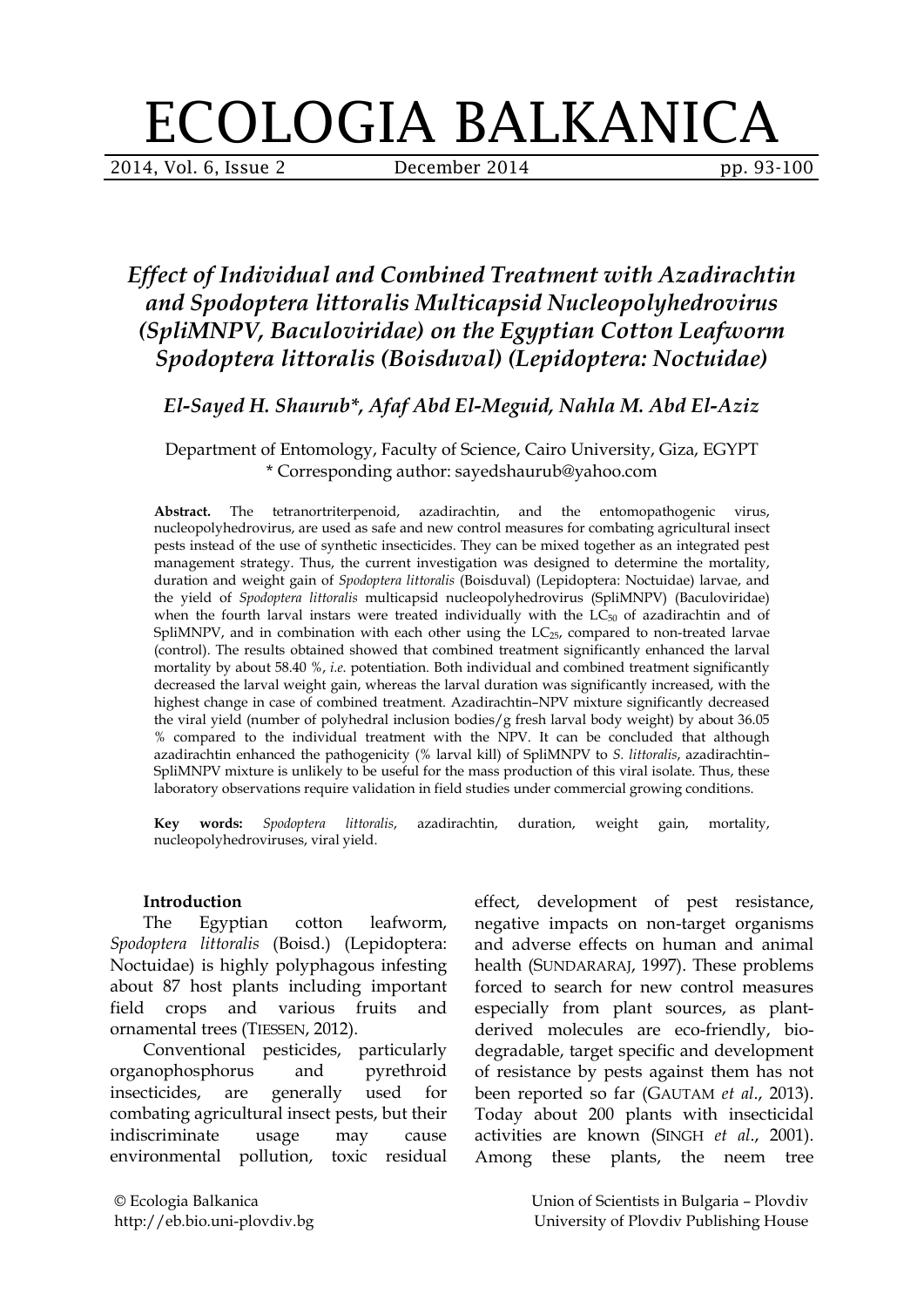(*Azadirachta indica* A. Juss) (Meliaceae) has received a worldwide attention, where the active ingredient isolated from its seeds is a tetranortriterpenoid compound called azadirachtin, which acts as a potent insect growth regulator (REMBOLD *et al*., 1982; KUBO & KLOCKE, 1982). The insecticidal activity of azadirachtin to nearly 550 insect species, including lepidopteran ones, was also reported (ABD EL-GHANY *et al*., 2012; WONDAFRASH *et al*., 2012; RADWAN & EL-SHIEKH, 2012; HUMMEL *et al*., 2012).

On the other hand, nucleopolyhedrovirus (NPV) (Baculoviridae) is a natural microbial pathogen of Lepidoptera, which is an ideal tool in integrated pest management programs, highly specific to its host insects, safe to the environment, humans, other plants and natural enemies (YANG *et al*., 2012). However, the narrow host range, slow speed of kill, large dose requirement and resistance development are some of the problems which have limited its use. These concerns have opened new arenas for the improvement of NPV formulations (MOSCARDI, 1999). In this context, the effect of NPV has been enhanced by combining with adjuvants like neem seed extracts (KUMAR *et al*., 2008; BAJWA & AHMAD, 2012; WAKIL *et al*., 2012; ZAMORA-AVILÉS *et al*., 2013). Accordingly, there is a need to evaluate the species specific NPV either individually or in combination with synergists to understand its compatibility and efficiency.

Therefore, the objective of the present study is to elucidate the effect of azadirachtin and *Spodoptera littoralis* multicapsid nucleopolyhedrovirus (SpliMNPV), either alone or in combination with each other, on mortality, duration and weight gain of *S*. *littoralis* fourth larval instars, and on the yield of this viral isolate. The data may be helpful in formulating some control strategy for this pest.

#### **Material and Methods**

*Insects.* A susceptible strain of *S*. *littoralis* was established from egg masses obtained from Faculty of Agriculture, Cairo University, Egypt. Newly hatched larvae were transferred into plastic boxes (18×12×10 cm) containing about 0.5 cm thick semi-synthetic diet on which larvae were fed (SHOREY & HALE, 1965). The pupae were sexed and placed in sterilized containers (18×15×30 cm) for adult emergence. The containers were lined with tissue paper as an ovipositing stratum. Adult moths were fed on 10% sucrose solution. Insects were reared under laboratory conditions of 25–27ºC, 65– 70% RH and 12h: 12h (L: D) photoperiod.

*SpliMNPV and azadirachtin.* The viral isolate SpliMNPV (Baculoviridae) was provided by Entomovirology Laboratory (Faculty of Agriculture, Cairo University, Egypt) in the form of a suspension in sterile distilled water, with a stock concentration of 3.4×1010 polyhedral inclusion bodies (PIB)/ml. This suspension was stored at - 20ºC till use. Azadirachtin (96% purity) was obtained as a powder from Carl Roth GmbH + Co. Kg., and a stock solution (200 ppm) was prepared in sterile distilled water and stored at 4ºC till use (KUMAR *et al*., 2008; WAKIL *et al*., 2012; ZAMORA-AVILÉS *et al*., 2013).

*Purification of occlusion bodies (polyhedra) of SpliMNPV.* Occlusion bodies were purified following the methods of HUNTER-FUJITA *et al*. (1998). Infected *S. littoralis*  cadavers were collected and homogenized in 0.05M Tris, pH 7.5-7.8, 0.1 % sodium dodecyl sulfate (SDS) (2 ml buffer/g larva). The homogenate was filtered twice through a piece of muslin and cotton wool to eliminate the insect fragments. Filtrate was clarified three times by centrifuging at 5000 rpm for 3 min, using a Beckman J2-21 MIE centrifuge and a 20 JA rotor. The supernatant containing the polyhedra was centrifuged at 3000 rpm for 10 min under cooling (4ºC). The pellets of semi-purified polyhedra were re-suspended in Tris-SDS and centrifuged at 4000 rpm for 10 min under cooling. Finally, the pellets of the purified polyhedra were re-suspended in sterile distilled water  $(1 \text{ ml } H_2O/g \text{ viral})$ precipitate), counted using a bacterial counting chamber under phase contrast microscopy at × 400, and stored at -20ºC until required.

*Mortality, development and growth of larvae, and viral yield.* A preliminary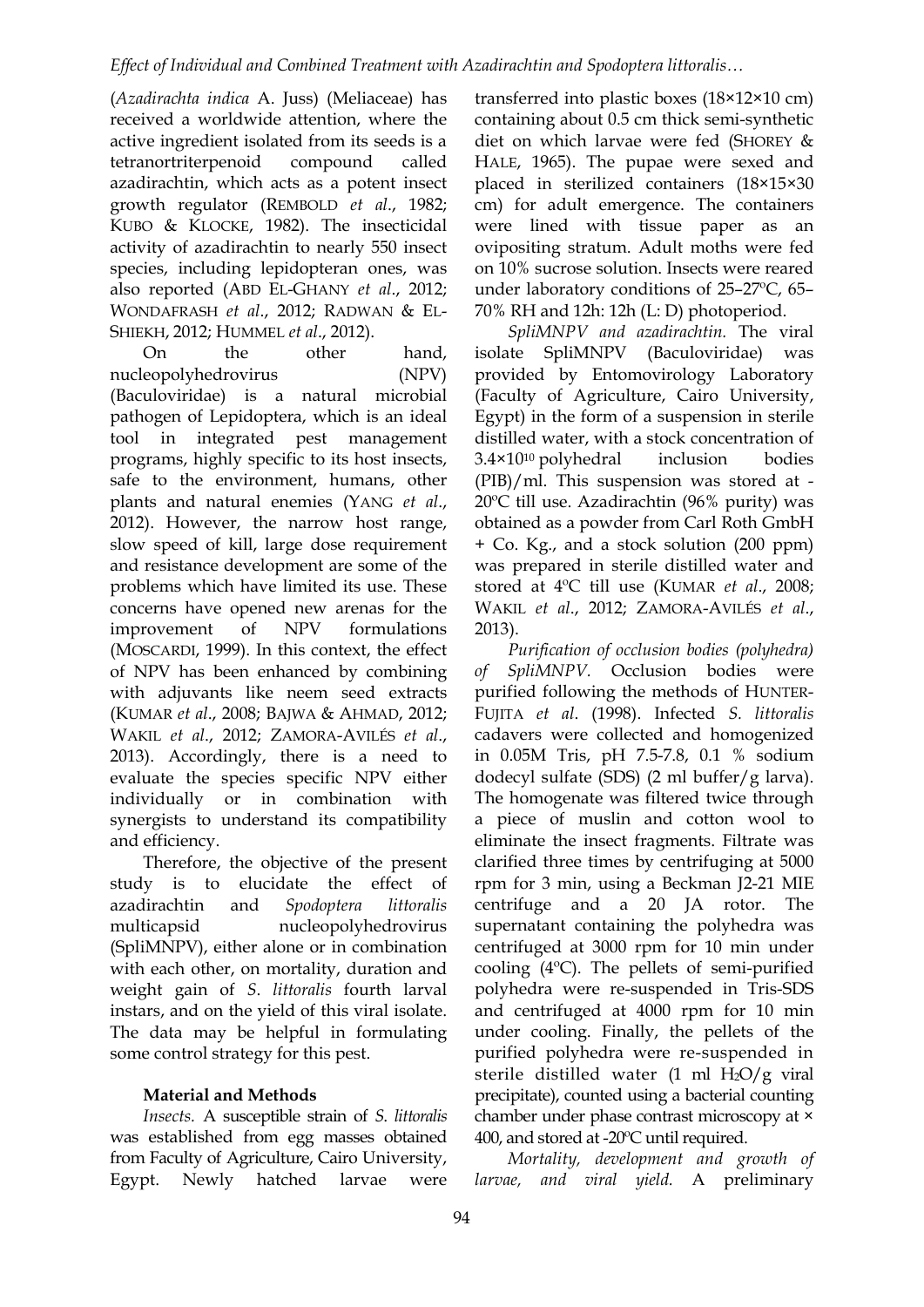experiment was carried out to estimate the  $LC_{25}$  and  $LC_{50}$  values of SpliMNPV and azadirachtin against newly molted *S. littoralis* fourth larval instars, following the technique of treatment of the surface of semi - synthetic diet (ZAMORA-AVILÉS *et al.*, 2013), with minor modifications. Five viral concentrations (3.4×10<sup>9</sup>, 3.4×10<sup>8</sup>, 3.4×10<sup>7</sup>,  $3.4\times10^6$  and  $3.4\times10^5$  PIB/ml) and six serial concentrations of azadirachtin (50, 25, 12.5, 6.25, 3.125 and 1.5625 ppm) were prepared. One ml of each concentration was poured onto the surface of the same semi - synthetic diet used for rearing, thoroughly swirled and air-dried. The treated diet was offered for 24 h to 4 h-previously starved fourth larval instars. Then, the larvae were fed on fresh untreated diet until pupation or death. The control experiment consisted of larvae fed on the same diet treated with distilled water only. Each concentration was repeated three times of 50 larvae each. The number of dead larvae was recorded. All the experiments were incubated at 25ºC. The same above procedures were also followed in case of studying the combined effect of SpliMNPV and azadirachtin, using a mixture of NPV and azadirachtin  $(LC_{25}:$  $LC_{25}$  $(v/v)$ .

The duration and weight gain of larvae treated alone with the  $LC_{50}$  of azadirachtin and of SpliMNPV, or in combination with the LC25 of azadirachtin and of SpliMNPV were recorded. In each treatment, larvae were individually weighed, SpliMNPV was purified from each larva and the number of PIB was counted following the technique described above. The concentration of PIB was expressed as the number of PIB/g fresh larval body weight. The experiment was repeated three times.

*Statistical analysis.* The percentage of mortality of treated larvae was corrected against that of non - treated ones (control) using Abbott's formula (ABBOTT, 1925) as follows: Corrected mortality (%) = (% Observed mortality - % Control mortality/100 - % Control mortality) 100. The corrected mortality was then subjected to propit analysis (FINNEY, 1971), from which the  $LC_{25}$  and  $LC_{50}$  were estimated. The correlation coefficient "*r* - value" was also determined for the dose – mortality relationship.

The interaction between azadirachtin and the virus, in relation to larval mortality, was differentiated according to the cotoxicity factor (MANSOUR *et al*., 1966) as follows: Co - toxicity factor  $(\%)$  = (%Observed mortality - %Expected mortality/%Expected mortality) 100, where a positive factor of 20 or more is considered as potentiation, a negative factor of 20 or more is considered as antagonism, while intermediate values (-20 and +20) indicate additive effect.

The toxicity bioassay was determined with POLO–PC software (LEORA SOFTWARE, 1987). Data were analyzed by one–way analysis of variance (ANOVA) using Costal Statistical Software (Cohort Software, Berkeley). When the ANOVA statistics were significant (at *P*<0.05), the means were compared by Duncan's multiple range test (SAS INSTITUTE INC., 2008).

### **Results**

The bioassay test (Table 1) revealed that the mortality of the fourth larval instars of *S. littoralis* increased progressively with the increase of the viral concentrations  $(r =$ 0.995), with LC<sub>25</sub> and LC<sub>50</sub> values of 10.10  $\times$ 106 and 8.43× 108 PIB/ml distilled water, respectively. The same pattern was also attained for the larval treatment with azadirachtin ( $r = 0.850$ ), with LC<sub>25</sub> and LC<sub>50</sub> values of 9.95 and 23.15 ppm, respectively.

The results demonstrated (Fig. 1) show that the larval mortality  $(79.20 \pm 3.85\%)$ obtained due to the combined treatment with the LC25 of SpliMNPV and of azadirachtin was significantly enhanced (*P*<0.05) to about 36.05 % of that recorded as a result of treatment with the  $LC_{50}$  of the virus alone (50.23  $\pm$  2.95%). Thus, the LC<sub>25</sub> of SpliMNPV combined with that of azadirachtin became approximately  $\geq$  the LC79, instead of being theoretically equal to the  $LC_{50}$ . The estimated co - toxicity factor was 58.40%.

The weight gain of larvae treated alone or in combination with SpliMNPV and azadirachtin was significantly reduced (*P*<0.05) compared to the control. Combined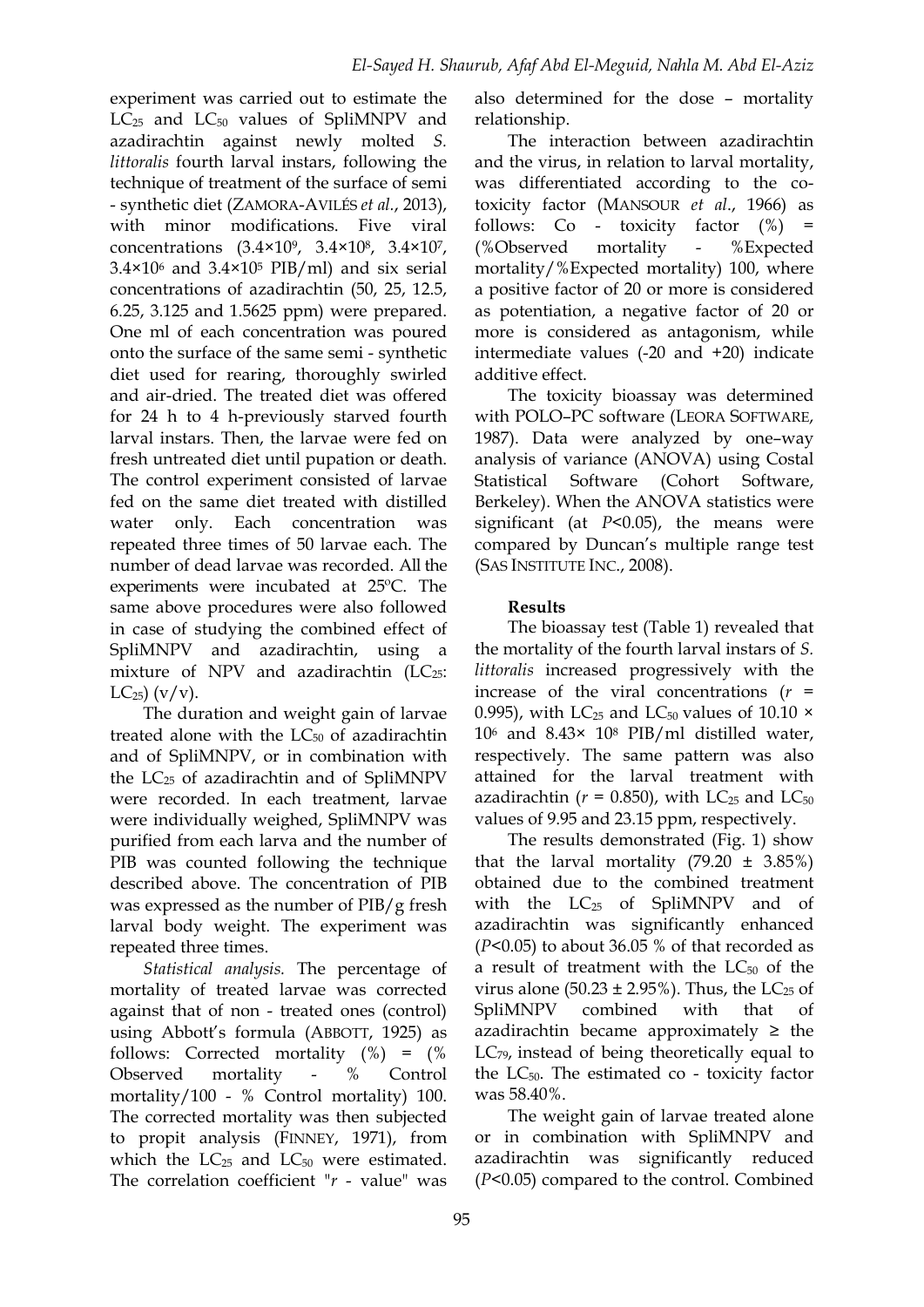treatment reduced the larval weight by about 53.70 and 19.35% compared to the single treatment with the virus and azadirachtin, respectively (Table 2).

In the present study, single and combined treatment of *S. littoralis* larvae with azadirachtin and NPV significantly increased (*P*<0.05) the larval duration compared to the control, with the highest

magnitude in case of combined treatment (Table 2).

Combining azadirachtin with SpliMNPV resulted in a significant decrease (*P*<0.05) in the viral yield by about 36.05% compared to the infection with the virus alone. The decrease in the viral yield was concomitant with the decrease in the larval weight gain (Table 2).

**Table 1.** Susceptibility of *Spodoptera littoralis* fourth larval instars to the entomopathogenic virus SpliMNPV and azadirachtin.

| <b>Treatment</b>                                                             | $LC_{50}$          | 95% Fiducial limits |                    | $LC_{25}$           | 95% Fiducial limits |                      | <b>Slope</b> | $\chi^2$ (d.f.)     |
|------------------------------------------------------------------------------|--------------------|---------------------|--------------------|---------------------|---------------------|----------------------|--------------|---------------------|
|                                                                              |                    | Lower               | Upper              |                     | Lower               | Upper                |              |                     |
| SpliMNPV                                                                     | $8.43 \times 10^8$ | $4.22 \times 10^8$  | $2.53 \times 10^9$ | $10.10\times10^{6}$ | $5.05 \times 10^6$  | $3.03 \times 10^{7}$ | 0.3510       | $\chi^2$ (3) = 3.45 |
|                                                                              | (PIB/ml)           | (PIB/ml)            | (PIB/ml)           | (PIB/ml)            | (PIB/ml)            | (PIB/ml)             |              |                     |
| Azadirachtin                                                                 | 23.15              | 9.26                | 45.84              | 9.95                | 4.70                | 13.02                | 0.8906       | $\chi^2$ (4) = 5.23 |
|                                                                              | (ppm)              | (ppm)               | (ppm)              | (ppm)               | (ppm)               | (ppm)                |              |                     |
| Data are mens of three replicates of 50 laryer each (Total $u = 150$ laryer) |                    |                     |                    |                     |                     |                      |              |                     |

Data are mens of three replicates of 50 larvae each (Total *n* = 150 larvae).

**Table 2.** Weight gain and duration of *Spodoptera littoralis* fourth larval instars treated alone with the entomopathogenic virus SpliMNPV and azadirachtin and in combination with each other.

| <b>Treatment</b>       | Larval weight<br>$gain \pm SE(mg)$ | Larval duration<br>$\pm$ SE (days) | Viral yield<br>$\pm$ SE (PIB/ml)           |
|------------------------|------------------------------------|------------------------------------|--------------------------------------------|
| Control                | $0.93 \pm 0.10^a$                  | $10.35 \pm 0.03$ <sup>a</sup>      | -                                          |
| SpliMNPV               | $0.54 \pm 0.09^{\circ}$            | $12.45 \pm 0.04^b$                 | $3.44 \times 10^5 \pm 0.60 \times 10^{5a}$ |
| Azadirachtin           | $0.31 \pm 0.02$ c                  | $15.48 \pm 0.34c$                  | $\qquad \qquad$                            |
| Azadirachtin+ SpliMNPV | $0.25 \pm 0.01$ <sup>d</sup>       | $18.24 \pm 0.25$ d                 | $2.20\times10^{5} \pm 0.80\times10^{5}$    |

Data are mens of three replicates of 50 larvae each. Figures followed by different letters were statistically significant ( $P$ <0.05) using one - way analysis of varianve (ANOVA). PIB: Polyhedral inclusion bodies.



**Fig. 1.** Mortality of *Spodoptera littoralis* fourth larval instars treated alone with the LC<sub>50</sub> of the entomopathogenic virus SpliMNPV (8.43×10<sup>8</sup> PIB/ml) and the  $LC_{50}$  of azadirachtin (23.15 ppm), and the combined treatment with the LC25 of SpliMNPV (10.10×106 PIB/ml) and the  $LC_{25}$  of azadirachtin (9.95 ppm). Graph bar represents the standard error (SE) of the mean of three replicates; 50 larvae each. Columns with different letters are significantly different from each other (*P*< 0.05) using one-way analysis of variance (ANOVA). AZA: Azadirachtin; NPV: SpliMNPV; AZA + NPV: Azadirachtin combined with SpliMNPV.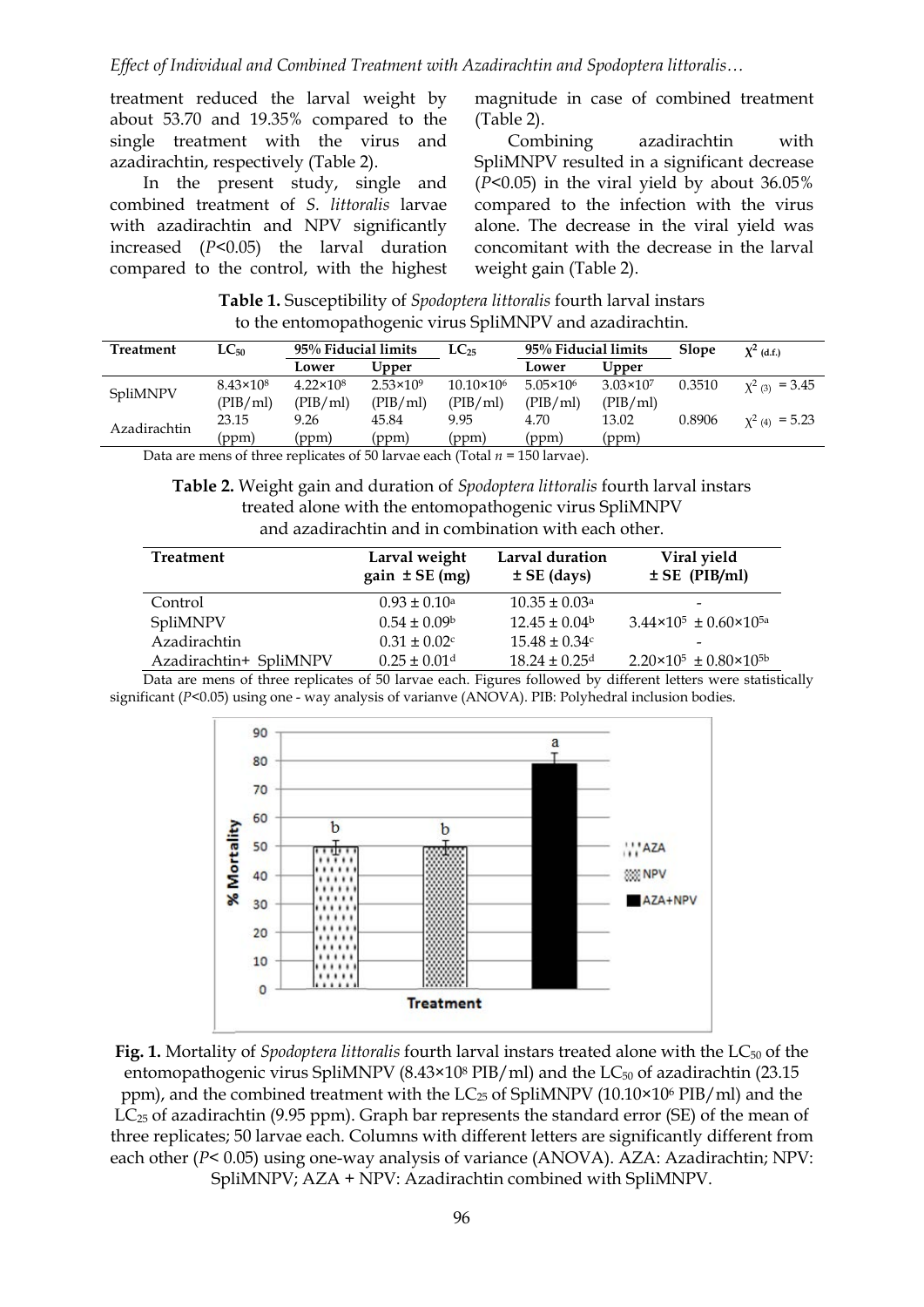### **Discussion**

The present study may help in better management of *S. littoralis* larvae in future using SpliMNPV and azadirachtin. The  $LC_{50}$ value of SpliMNPV against *S. littoralis*  larvae (8.43× 108 PIB/ml reached) in the present investigation was considered higher than that reported for other NPVs against several lepidopteran species (MANGOLER, 1974; JAMES & ARTHUR, 1992). KRISHNAYYA *et al.* (2000) reported that the LC<sub>50</sub> value of ingested azadirachtin against the third larval instars of *Spodoptera litura* was 110.20 ppm. Thus, based on the  $LC_{50}$  level, it appears that the fourth larval instars of *S. littoralis* fed on azadirachtin in the current study, with  $LC_{50}$  of 23.15 ppm, were about five times as susceptible as the third larval instars of *S. litura*.

The co-toxicity factor (58.40%) attained in this study indicates that interaction between azadirachtin and SpliMNPV was potentiation, based on the formula suggested by MANSOUR *et al*. (1966). Similarly, enhancement of the virulence of NPV after combination with azadirachtin has been reported by other authors (KOPPENHÖFER & KAYA, 2000; KUMAR *et al*., 2008; WAKIL *et al*. 2012; ZAMORA-AVILÉS *et al.* 2013). The potentiation of the infectivity of NPV after combination with azadirachtin may be attributed to the damage of the mid gut secretory cells and the peritrophic membrane, with a concomitant decrease in the activities of the digestive enzymes, thereby facilitating the easy penetration of the active viral bodies and proliferation for subsequent pathogenic effects (KUMAR, 1998; BAJWA & AHMAD, 2012; ZAMORA-AVILÉS *et al*., 2013).

The decrease in larval weight gain of *S. littoralis* treated either alone or in combination with azadirachtin and SpliMNPV is in accordance with the results obtained for the larvae of *S. littoralis* (ABD EL-GHANY *et al*., 2012), *Spodoptera frugiperda* (ZAMORA-AVILÉS *et al*., 2013) and *Helicoverpa armigera* (WONDAFRASH *et al*., 2012; WAKIL *et al*., 2012) fed on azadirachtin and NPV alone or in combination with each other. SCHMUTTERER (1988) reported that azadirachtin and azadirachtin containing neem seed extracts acts as anti - feedant to insects. This may be due to the direct action of azadirachtin on the centers that control feeding and metabolism (BARNBY & KLOCKE, 1987). KUMAR *et al*. (2008) attributed the decrease in larval weight gain in *H*. *armigera* treated alone or in combination with NPV and azadirachtin to low food consumption and utilization in terms of the efficiency of conversion of the ingested and digested food into biomass. Moreover, it has been concluded that reduced growth, as a consequence of sub-lethal treatments, may be the result of diversion of host energy from metabolism and growth to combat or support the pathogen (ROTHMAN & MYERS, 1996) or hormonal changes induced by the pathogen (PARK *et al*., 1993). Reduced larval weight gain is important from the practical standpoint because it might negatively impact pest population dynamics in the subsequent generations (ZAMORA-AVILÉS *et al*., 2013).

In contrast to the results obtained for the larval weight gain, treatment with NPV or azadirachtin, either separately or in combination with each other, decreased the larval duration. These results are in consistence with those attained for *H. armigera* (KUMAR *et al*., 2008) and *S. frugiperda* (ZAMORA-AVILÉS *et al*., 2013) treated alone or in combination with azadirachtin and NPV. The molting delay which results from treatment with azadirachtin was attributed to the inhibition of ecdysteroid production (MALCZEWSKA *et al*., 1988). On the other hand, baculovirus blocks molting and interferes with normal development as it causes weak expression of the ecdysteroid UDP - glucosyltransferase gene which encodes the enzyme ecdysteroid UDP - glucosyltransferase. This enzyme catalyzes the transfer of glucose from UDPglucose to ecdysteroids which are insect molting hormone (REILLY, 1995). Moreover, failure of pupation, as a result of viral infection, was due to maintenance of high level of circulating juvenile hormone (SUBRAMANYAM & RAMAKRISHNAN, 1981).

SpliMNPV yield decreased due to combining with azadirachtin. Similar results were also reported by other authors (COOK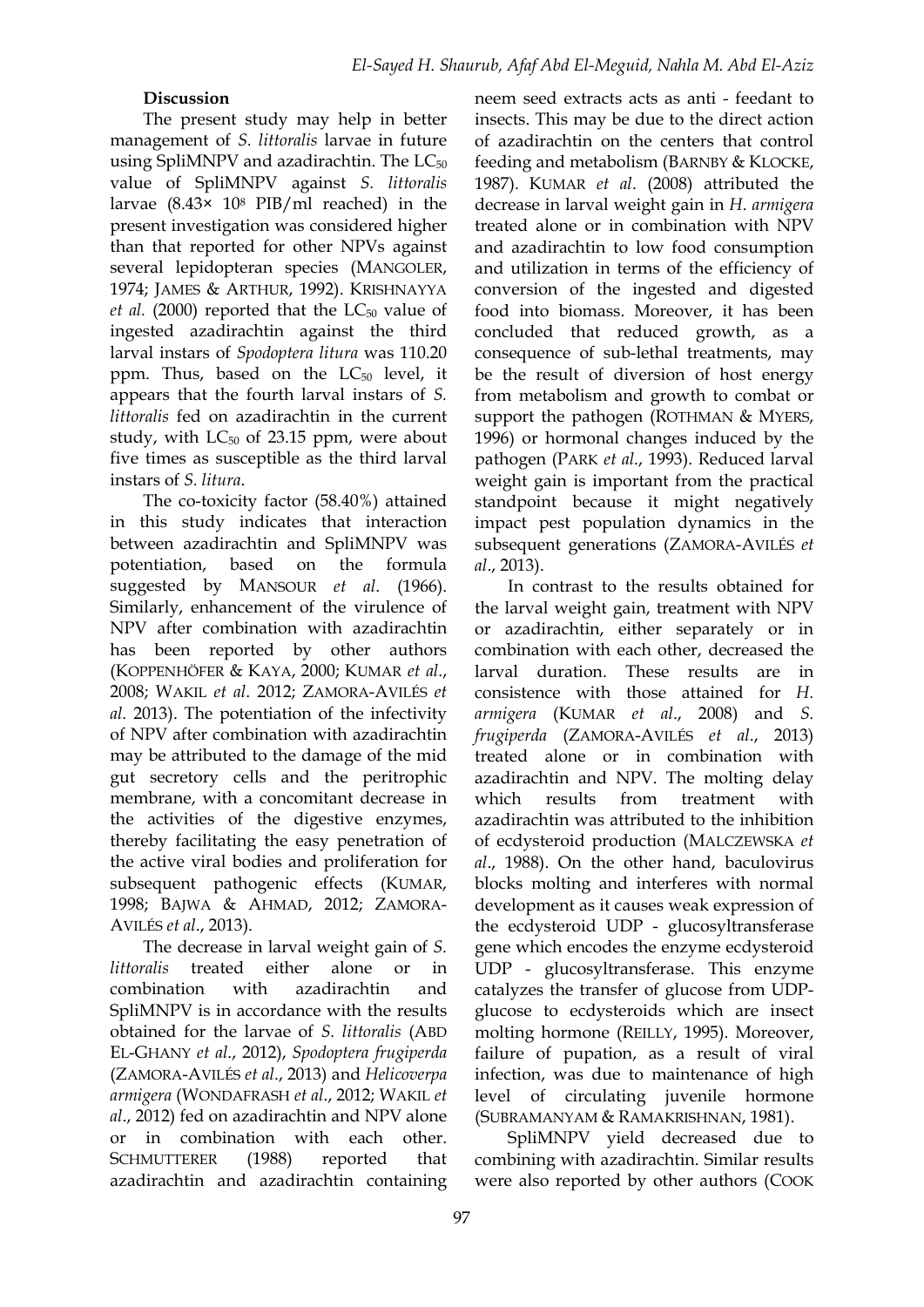*et al*., 1996; ZAMORA-AVILÉS *et al*., 2013). These results can be interpreted by the suggestion of SHAPIRO *et al*. (1986) who suggested that NPV growth and yield are highly dependent on cell growth, thus NPV yield depends on the rate of larval weight gain during infection rather than on the initial or final weight.

#### **Conclusions**

It appears that azadirachtin is a valuable component for the formulation of SpliMNPV, by mixing at the ratio of  $LC_{25}$ : LC25, especially in inundative release programmes, as it synergized the viral pathogenicity, in terms of larval mortality. Nevertheless, this mixture is unlikely to be useful for the mass production of this viral isolate. Thus, future studies on field efficacy under commercial growing conditions are required to demonstrate that the observed laboratory potentiation of azadirachtin– SpliMNPV mixture will be translated to improved control of *S. littoralis* in the field.

#### **Acknowledgements**

We are thankful to Prof. Dr. Said Abu El-Ela, Entomovirology Laboratory, Faculty of Agriculture, Cairo University, for providing us with the entomovirus. Sincere thanks are also due to the colleagues in Faculty of Agriculture, Cairo University, for offering us with the stock culture of the experimental insect.

#### **References**

- ABBOTT W.S. 1925. A method of computing the effectiveness of an insecticide. - *Journal of Economic Entomology*, 18: 265- 267.
- ABD EL-GHANY M.A., M. FARAG, H. YOUSEF, M.H.M. AHMED, S. EL-BADRAWY, A.A.H. EL-RAHMAN. 2012. Insecticidal activity of *Melia azedarach* L. triterpenoids against *Spodoptera littoralis* (Boisd.). - *Journal of American Sciences*, 8: 661-667.
- BAJWA A.A., A. AHMAD. 2012. Potential applications of Neem based products as biopesticides. - *Health*, 3: 116-120.
- BARNBY M.A., I.A. KLOCKE, 1987. Effects of azadirachtin on the nutrition and development of the tobacco budworm, *Heliothis virescens* (Fabr.) (Noctuidae). - *Journal of Insect Physiology*, 32: 69-75.
- COOK S.P., R.E. WEBB, K.W. THORPE. 1996. Potential enhancement of the gypsy moth (Lepidoptera: Lymantriidae) nuclear polyhedrosis virus with the triterpene azadirachtin. – *Environmental Entomology*, 25: 1209-1214.
- FINNEY D.J. 1971. *Probit Analysis*, third ed. London. Cambridge University Press. 333 p.
- GAUTAM K., P. KUMAR, S. POONIA. 2013. Larvicidal and GC – MS analysis of flavonoids of *Vitex negundo* and *Andrographis paniculata* against two vector mosquitoes *Anopheles stephensi* and *Aedes aegypti*. - *Journal of Vector Borne Diseases*, 50: 171 – 178.
- HUMMEL H.E., D. F HEIN, H. SCHMUTTERER. 2012. The coming of age of azadirachtin and related tetranortriterpenoids. - *Journal of Pesticides*, 5: 82-87.
- HUNTER-FUJITA F.R., P.F. ENTWISTLE, H.F. EVANS, N.E. CROOK. 1998. *Insect Viruses and Pest Management*. New York. John Wiley and Sons. 632 p.
- JAMES R.F., R.R. ARTHUR. 1992. Virulence and multigeneration passage of a nuclear polyhedrosis virus selected for an increased rate of vertical transmission. - *Biological Control*, 2: 171-175.
- KOPPENHÖFER A.M., H.K. KAYA. 2000. Interaction of a nuclear polyhedrovirus with azadirachtin and imidacloprid. - *Journal of Invertebrate Pathology*, 75: 84-86.
- KRISHNAYYA P.V., M.S. SUNDER, P.A. RAO. 2000. Evaluation of lethal concentrations of azadirachtin based proprietary formulation for larvicidal and ovicidal effects of *Spodoptera litura* (Fabr.). - *Journal of Entomological Research*, 24: 147-150.
- KUBO I., J.A. KLOCKE. 1982. Short communication: Azadirachtin, insect ecdysis inhibitor. - *Agricultural and Biological Chemistry*, 46: 1951-1953.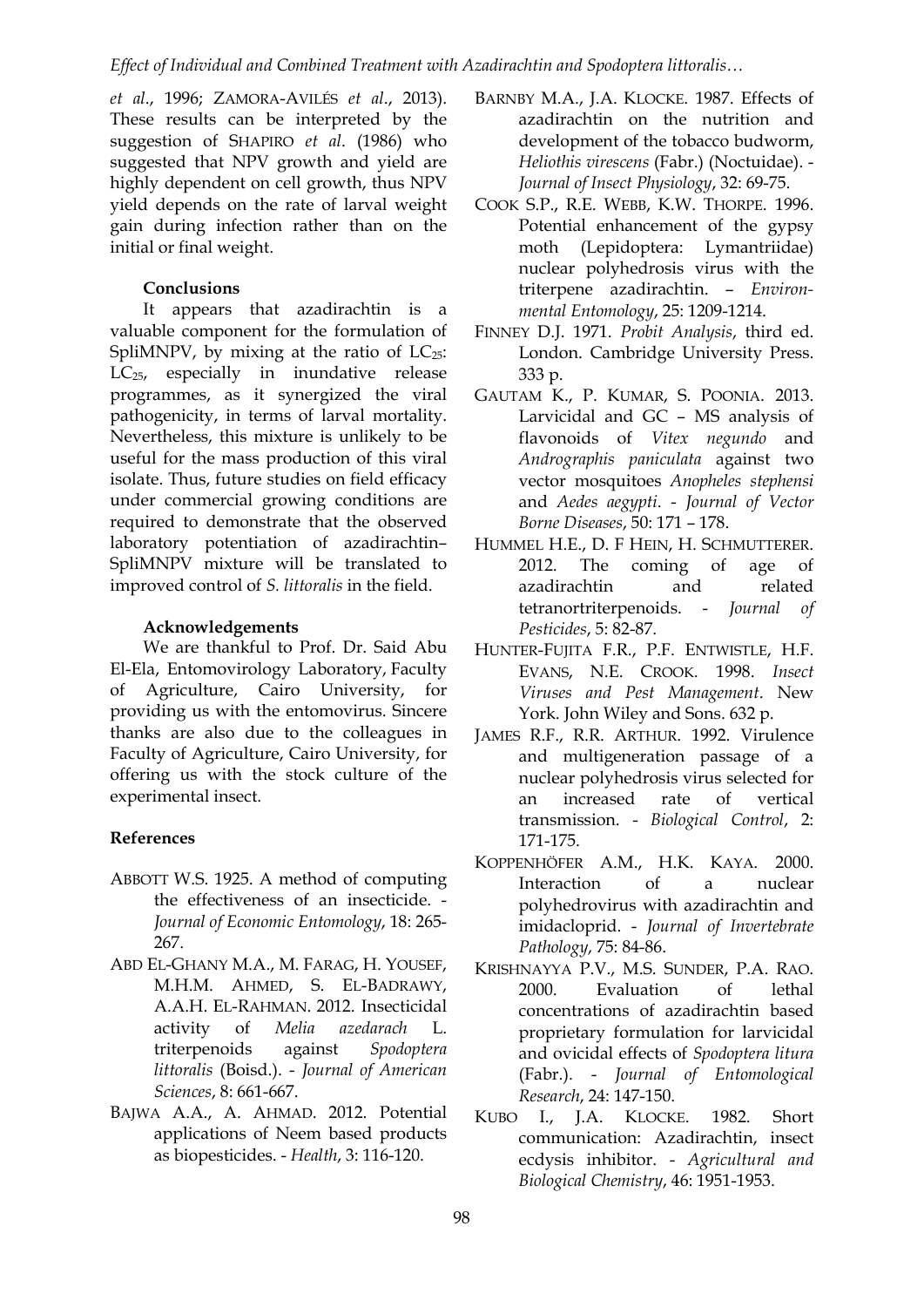- KUMAR N.S. 1998. Combined Effect of Nuclear Polyhedrosis Virus and Azadirachtin on the Feeding, Growth, Development, Biochemical and Histopathological Changes of *Helicoverpa armigera* (Hübner) (Lepidoptera: Noctuidae). (Ph. D. thesis). Bharathiar University, India.
- KUMAR N.S., K. MURUGAN, W. ZHANG. 2008. Additive interaction of *Helicoverpa armigera* nucleopolyhedrovirus and azadirachtin. *BioControl*, 53: 869-880.
- LEORA SOFTWARE. 1987. *POLO – PC: A User's Guideline to Probit or Logit 786 Analysis*. LeOra Software.
- MANGOLER A. 1974. Bioassay of nuclear polyhedrosisvirus of the gypsy moth, *Prothetria dispar*. - *Journal of Invertebrate Pathology*, 23: 190-196.
- MALCZEWSKA M., D.B. GELMAN, B. CYMBOROWSKI. 1988. Effects of azadirachtin on development, juvenile hormone and ecdysteroid titres in chilled *Galleria mellonella* larvae. - *Journal of Insect Physiology*, 34: 725-732.
- MANSOUR N.A., M.E ELDEFRAWI., A. TAPPOZADA, M. ZIED. 1966. Toxicological studies on the Egyptian cotton leafworm *Prodenia litura* F. VII. Potentiation and antagonism of órganophosphorus and carbamates. - *Journal of Economic Entomology*, 59: 307-311.
- MOSCARDI F. 1999. Assessment of the application of baculoviruses for control of Lepidoptera. - *Annual Review of Entomology*, 44: 257-289.
- PARK E.J., J.P. BURAND, C.M. YIN. 1993. The effect of baculovirus infection on ecdysteroid titer in gypsy moth larvae (*Lymantria dispar*). - *Journal of Insect Physiology*, 39: 791-796.
- RADWAN O.A., Y.W.A. EL-SHIEKH. 2012. Degradation of neem oil 90% EC (Azadirachtin) under storage conditions and its insecticidal activity against cotton leafworm, *Spodoptera littoralis*. - *Researcher*, 4: 77-83.
- REILLY D.R. 1995. Baculovirus-encoded ecdysteroid UDP-glucosyltransferases. - *Insect Biochemistry and Molecular Biology*, 25: 541-550.
- REMBOLD H., G.K. SHARMA, T. GZOPPELT, H. SCHMUTTERER. 1982. Azadirachtin: A potent insect growth regulator of plant origin. – *Journal of Applied Entomology*, 93: 12-17.
- ROTHMAN L.D., J.H. MYERS. 1996. Debilitating effect of viral diseases on host Lepidoptera. - *Journal of Invertebrate Pathology*, 67: 1-10.
- SAS INSTITUTE INC. 2008. *SAS / STAT® 9.2 User's Guide*. Cary, NC. SAS Institute Inc.
- SCHMUTTERER H. 1988. Potential of azadirachtin-containing pesticides for integrated pest control in developing and industrialized countries. - *Journal of Insect Physiology*, 34: 713-719.
- SHAPIRO M., J.L. ROBERTSON, R.A. BELL. 1986. Quantitative and qualitative differences in gypsy moth nuclear polyhedrosis virus produced in different-aged larvae. - *Journal of Economic Entomology*, 79: 1174-1177.
- SHOREY H.H., R.L. HALE. 1965. Mass rearing of the larvae of nine noctuid species on a simple artificial medium. - *Journal of Economic Entomology*, 58: 522-524.
- SINGH R., B. SINGH, R.A. VERMA. 2001. Efficiency of different indigenous plant products as grain protectant against *Callosobruchus chinensis* L. on pea. - *Indian Journal of Entomology*, 63: 179-181.
- SUBRAMANYAM B., N. RAMAKRISHNAN. 1981. Influence of a baculovirus infection on molting and food consumption by *Spodoptera litura*. - *Journal of Invertebrate Pathology*, 38: 161-168.
- SUNDARARAJ R. 1997. Evaluation of neem seed oil and some insecticides against the babul whitefly *Acaudaleyrodes rachipora* (Singh) (Aleyrodidae: Homoptera) on *Acacia senegal*  seedlings. - *Pestology*, 21: 34-37.
- TIESSEN S. 2012. Indiana's most unwanted invasive plant pests, Indiana Cooperative Agricultural Pest Surveys Program (CAPS), Egyptian cotton leafworm, *Spodoptera littoralis* (Boisduval). [http://www. extension.entm.purdue.edu/CAPS/pe stInfo/egyptLeafworm.htm]. Accessed: 2.7. 2012.